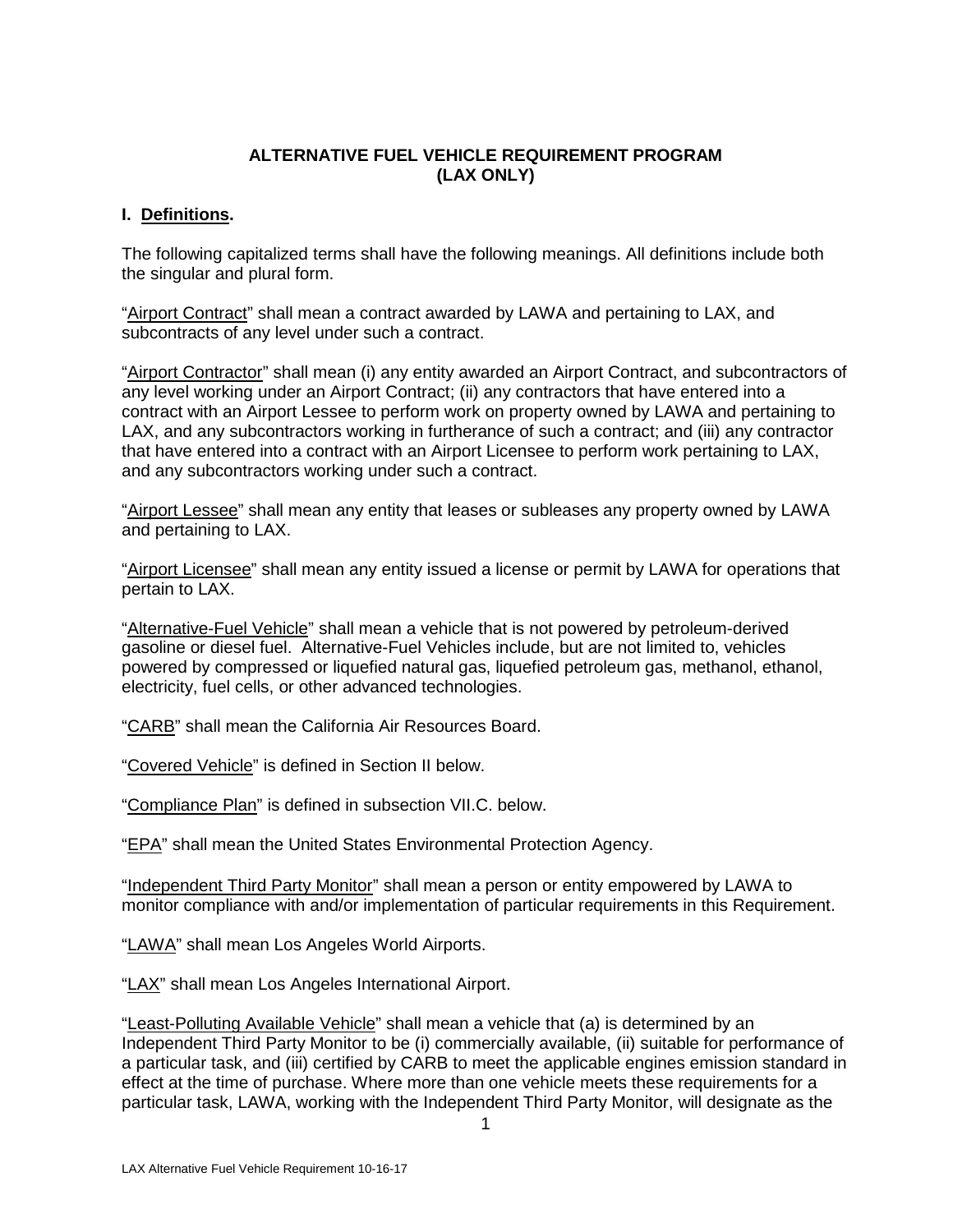Least-Polluting Available Vehicle the vehicle that emits the least amount of criteria air pollutants.

"LEV" shall mean a vehicle that meets CARB's Low-Emission Vehicle standards for criteria pollutant exhaust and evaporative emissions for medium-duty vehicles at the time of vehicle manufacture.

"LEV II" shall mean a vehicle certified by CARB to the "LEV II" Regulation Amendments that were fully implemented as of 2010. A qualifying "LEV II" vehicle shall meet the least polluting standard in the LEV II category that is available at the time of purchase.

"LEV III" shall mean a vehicle certified by CARB to the increasingly stringent "LEV III" Regulatory Amendments to the California greenhouse gas and criteria pollutant exhaust and evaporative emission standards, test procedures, and on-board diagnostic system requirements for medium-duty vehicles.

"Low-Use Vehicle" shall mean a Covered Vehicle that makes less than five (5) trips per month to LAX.

"Operator" shall mean any Airport Contractor, Airport Lessee, or Airport Licensee.

"Optional Low NOx" shall mean any vehicle powered by an engine that meets CARB's optional low oxides of nitrogen (NOx) emission standards for on-road heavy-duty engines applicable at the time of purchase.

### **II. Covered Vehicles.**

- A. **Covered Vehicles**. These Requirements shall apply to all on-road vehicles, including trucks, shuttles, passenger vans, and buses that are 8,500 lbs gross vehicle weight rating or more and are used in operations related to LAX ("Covered Vehicles").
- B. **Exemptions**. The following vehicles are exempt from this Requirement:
	- i) Public safety vehicles.
	- ii) Previously approved vehicles. Vehicles previously approved under the 2007 LAX Alternative Fuel Vehicle Requirement Program are exempt from the Maximum Allowable Vehicle Age Requirement, Section III, but are subject to the Annual Reporting Requirement, Section VI.
	- iii) Low-Use Vehicles. Low-use vehicles are exempt from the Compliance Schedule, Section IV, the Maximum Allowable Vehicle Age Requirement, Section III, but are subject to the Annual Reporting Requirement, Section VI.

**III. Maximum Allowable Vehicle Age Requirement.** In accordance with the Compliance Schedule dates outlined in Section IV, no Covered Vehicle equipped with an engine older than thirteen (13) model years or that has 500,000 or more miles, whichever comes first, shall operate at LAX.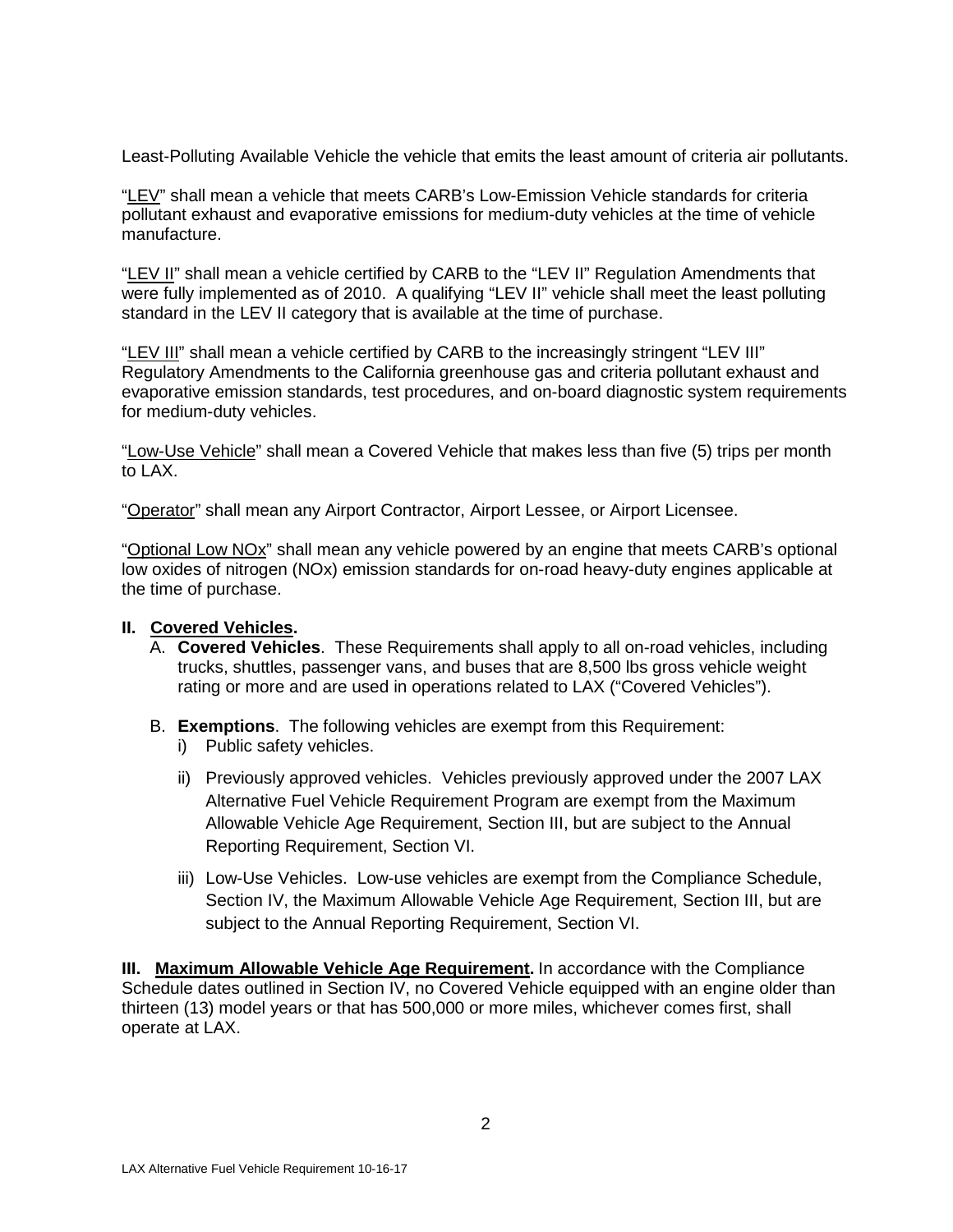# **IV. Compliance Schedule.**

- A. By April 30, 2019, one hundred percent (100%) of the Covered Vehicles operated by a Covered Vehicle Operator shall be (a) Alternative-Fuel Vehicles, (b) Optional Low NOx vehicles or (c) LEV II standard vehicles through 2019 or LEV III standard vehicles thereafter.
- B. A new Covered Vehicle Operator who plans to begin operations at LAX prior to April 30, 2019, must comply with the requirement set forth in Section III and subsection IV.A. prior to commencing operations at LAX.

**V. Least-Polluting Available Vehicles.** In cases where an Operator cannot comply with the requirements established pursuant to Sections III and IV above because neither Alternative-Fuel Vehicles, Optional Low NOx standard vehicles, or LEV II standard vehicles through 2019 and LEV III standard vehicles thereafter, are commercially available for performance of particular tasks, LAWA will instead require Operators to use the Least-Polluting Available Vehicles for such tasks. An Independent Third Party Monitor will determine whether Alternative-Fuel Vehicles, Optional Low NOx standard vehicles, or LEV II standard vehicles through 2019 and LEV III standard vehicles thereafter are commercially available to perform particular tasks, and, in cases where neither Alternative-Fuel Vehicles, Optional Low NOx standard vehicles, nor LEV II standard vehicles through 2019 and LEV III standard vehicles thereafter are commercially available for performance of a particular task, will identify the Least-Polluting Available Vehicle for performance of that task.

## **VI. Annual Reporting Requirement.**

- A. By January 31st of each calendar year, Covered Vehicle Operators must submit to LAWA the vehicle information required on the reporting form accessible online at <https://online.lawa.org/altfuel/> for the prior calendar year.
- B. Low-Use Vehicles shall be included in the annual reporting. Where monthly trip data is used to establish low-use, the operator must provide proof such as transponder data records or an attestation acceptable to LAWA.
- C. A Covered Vehicle Operator who plans to begin operations at LAX must comply with this reporting requirement prior to commencing operations, and thereafter comply with the annual reporting deadline of January 31st of each calendar year.

# **VII. Enforcement.**

- A. **Non-Compliance**. The following circumstances shall constitute non-compliance for purposes of this Section VII:
	- i) Failure to submit an annual report pursuant to Section VI above.
	- ii) Failure to use an Alternative Fuel Vehicle, an Optional Low NOx vehicle, a vehicle meeting LEV II standards prior to December 31, 2019, or LEV III standards thereafter, an approved Least-Polluting Available Vehicle, or a vehicle approved under LAWA's former Alternative Fuel Vehicle Requirement, including approved comparable emissions vehicles.